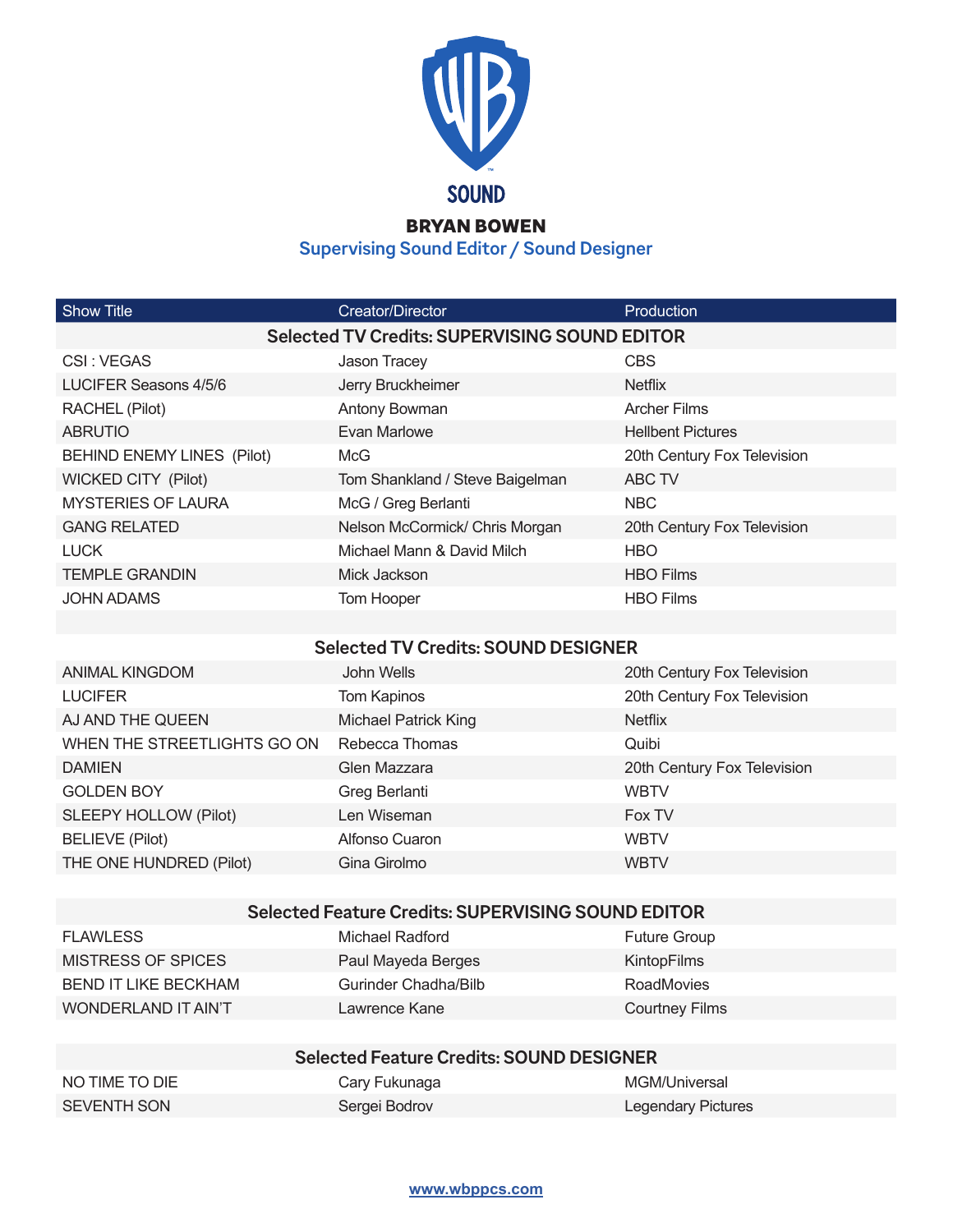

## BRYAN BOWEN

**Supervising Sound Editor / Sound Designer**

| <b>Show Title</b>            | Creator/Director                            | Production                              |
|------------------------------|---------------------------------------------|-----------------------------------------|
| THE EXPRESS                  | <b>Gary Fieder</b>                          |                                         |
| <b>CHARLIE ST. CLOUD</b>     | <b>Burr Steers</b>                          | <b>Universal Pictures</b>               |
| <b>RED DAWN</b>              | Dan Bradley                                 | <b>MGM</b>                              |
| <b>HELLBOY II</b>            | Guillermo del Toro                          | <b>Universal Pictures</b>               |
| THE EXPRESS                  | <b>Gary Fleder</b>                          | <b>Universal Pictures</b>               |
| IN THE VALLEY OF ELAH        | Paul Haggis                                 | Warner Independent Pictures             |
| THE BUCKET LIST              | <b>Rob Reiner</b>                           | Warner Bros.                            |
| MISSION: IMPOSSIBLE II       | John Woo                                    | <b>Paramount Pictures</b>               |
| <b>AMERICAN BEAUTY</b>       | Sam Mendes                                  | DreamWorks SKG                          |
| <b>FACE OFF</b>              | John Woo                                    | <b>Paramount Pictures</b>               |
| <b>INSPECTOR GADGET</b>      | David Kellogg                               | <b>Walt Disney Pictures</b>             |
| THE PRINCE OF EGYPT          | Simon Wells/Steve Hickner/Brenda<br>Chapman | DreamWorks SKG                          |
| <b>MULAN</b>                 | Tony Bancroft/Barry Cook                    | <b>Walt Disney Pictures</b>             |
| THE HUNCHBACK OF NOTRE DAME  | Gary Trousdale/Kirk Wise                    | <b>Walt Disney Pictures</b>             |
| <b>POCOHANTAS</b>            | Mike Gaberiel/Eric Goldberg                 | <b>Walt Disney Pictures</b>             |
| <b>ITALIAN JOB</b>           | F.Gary Gray                                 | <b>Paramount Pictures</b>               |
| SHOOT EM UP                  | <b>Michael Davis</b>                        | New Line Cinema                         |
| KINGDOM OF HEAVEN            | <b>Ridley Scott</b>                         | <b>Fox Pictures</b>                     |
| <b>VAN HELSING</b>           | <b>Stephen Summers</b>                      | <b>Universal Pictures</b>               |
| <b>CHRONICLES OF RIDDICK</b> | David Twohy                                 | <b>Universal Pictures</b>               |
| THE CLEARING                 | Pieter Jan Brugge                           | 20th Century Fox                        |
| <b>RUNAWAY JURY</b>          | <b>Gary Fleder</b>                          | New Regency Pictures                    |
| FINAL DESTINATION II         | <b>David Richard Ellis</b>                  | New Line                                |
| <b>BLADE II</b>              | Guillermo Del Toro                          | New Line                                |
| <b>BELOW</b>                 | David Twohy                                 | Miramax/Dimension Films                 |
| <b>WINDTALKERS</b>           | John Woo                                    | <b>MGM</b>                              |
| THE ONE                      | James Wong                                  | <b>Revolution Studios/Sony Pictures</b> |
| <b>KNOCKAROUND GUYS</b>      | David Levien & Brian Koppelman              | New Line Cinema                         |
| A CIVIL ACTION               | Steven Zaillian                             | <b>Buena Vista</b>                      |
| <b>DANGEROUS BEAUTY</b>      | <b>Marshall Herskovitz</b>                  | <b>New Regency Pictures</b>             |
| <b>STAR KID</b>              | Manny Coto                                  | <b>Trimark Pictures</b>                 |
| KICKING & SCREAMING          | Noah Baumbach                               | <b>Trimark Pictures</b>                 |
| MOUSE HUNT                   | Gore Verbinski                              | DreamWorks SKG                          |